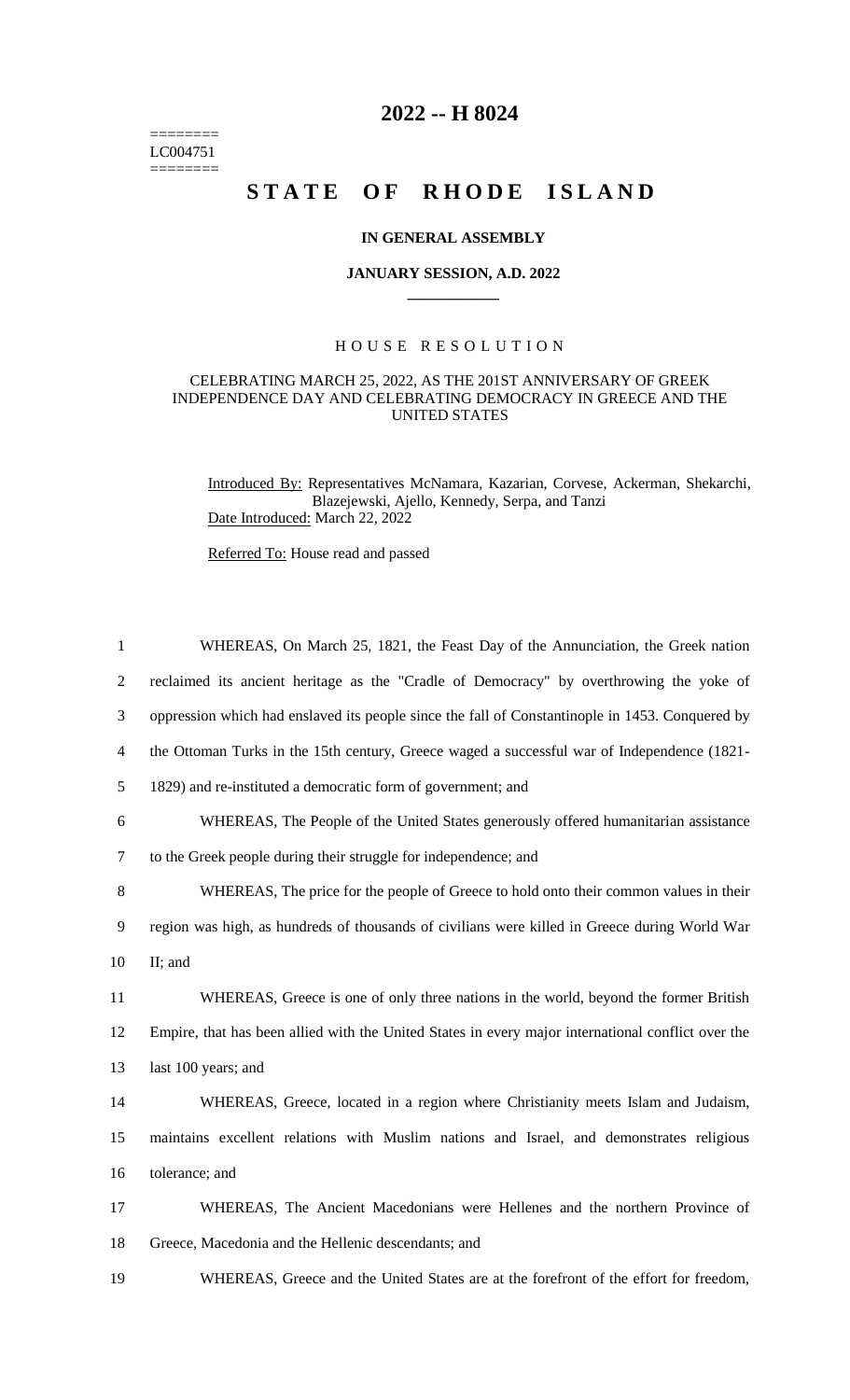democracy, peace, stability, and human rights; and

 WHEREAS, Many American Philhellenes participated and fought in the Greek War of Independence. One such individual was George Wilson from Providence, Rhode Island, who served as a gunman in the Greek fleet, most notably in the battle against the Turkish navy in Nafpaktos Bay, Greece; and

 WHEREAS, Former United States Secretary of State Mike Pompeo visited Greece on October 4, 2019, where he met with Greek leaders and together they signed the Mutual Defense Corporation Agreement MDCA); and

 WHEREAS, Turkey has continued to destabilize the Aegean Sea and the Eastern Mediterranean Sea region. As a result, Greece, Israel and Cyprus have formed a trilateral cooperation agreement against the aggressive regional policies of Turkey. Each country's strong relationship with the United States, as well as the prospect of an Eastern Mediterranean pipeline enabling safe transmission of gas to Western Europe are critical to security and energy stability. Passage of the Eastern Mediterranean Security and Energy Partnership Act of 2019 will facilitate energy and security cooperation between the United States, Greece, Cyprus and Israel; and

 WHEREAS, A high-level review of the United States-Greece Strategic Dialogue took place in Greece on September 28, 2020, which underscored Greece's importance to the United States as a geostrategic partner in the Eastern Mediterranean and Balkans and as an important NATO ally; and

 WHEREAS, It is proper and desirable for the United States to celebrate this Anniversary with the Greek people and to reaffirm the democratic principles from which these two great nations were born; now, therefore be it

 RESOLVED, That this House of Representatives of the State of Rhode Island hereby celebrates March 25, 2022, as the 201st Anniversary of Greek Independence, reaffirms Rhode Island's abiding commitment to the magnificent principles of democracy and religious freedom, and urges Turkey to respect the rights and religious freedoms of the Ecumenical Patriarchate; and be it further

 RESOLVED, That the Secretary of State be and hereby is authorized and directed to transmit duly certified copies of this resolution to the Annunciation Greek Orthodox Church of Cranston, the Assumption Greek Orthodox Church of Pawtucket, the St. Spyridon Greek Orthodox Church of Newport, members of the Rhode Island Congressional delegation, the Honorable Stratos Efthymiou, Consul General of the Hellenic Republic in Boston, Archbishop Elpidophoros of the Greek Archdiocese of America.